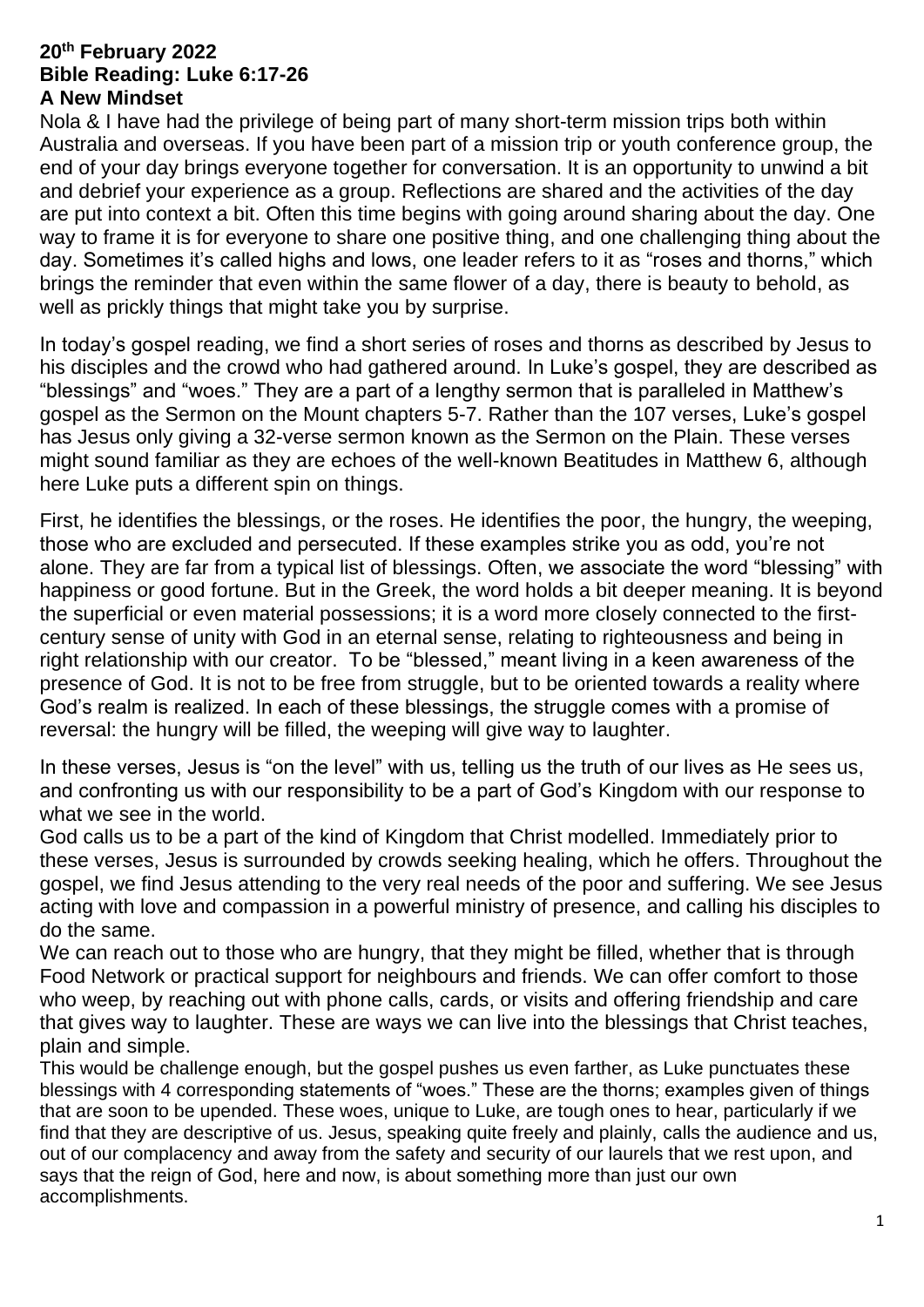In fact, these accomplishments might just be our undoing. I think Eugene Peterson's paraphrase of these verses in *The Message* helps get at the meaning of these verses well. He puts v24 through 26 like this:

*"But it's trouble ahead if you think you have it made. What you have is all you'll ever get. And its trouble ahead if you're satisfied with yourself. Your self will not satisfy you for long. And its trouble ahead if you think life's all fun and games, there's suffering to be met, and you're going to meet it.*

*There's trouble ahead when you live only for the approval of others, saying what flatters them, doing what indulges them. Popularity contests are not truth contests—look how many scoundrel preachers were approved by your ancestors! Your task is to be true, not popular".*

These four pairings, blessings and woes, roses and thorns, challenge us to look at our lives and our world with new eyes. They challenge us to clarify our values and examine what are the things in life that we will take a stand for in relation to faithful living.

Packed into these verses are very real instructions for the disciples, including those of us who claim to follow Christ today, to reorient our relationships and reverse the social, economic, and political injustices that surround us so that we might live most fully into the reign of God here and now.

It is important that we understand that Jesus is not giving us a list of rules that we must follow in order to be saved. Some of us have come out of churches where week after week you left church feeling you had to work harder and give more in order to be accepted by God. The Bible is clear: we are forgiven and given new and eternal life because we place our trust in Jesus Christ. There is nothing we can do to earn God's favour! We are saved because we receive and trust what He has done for us on the cross.

Jesus is helping us see God's intention and desire for our lives. He points us in the direction of living the new life that we can have in Him. These words startle us because they confront some of our wrong-headed ways of looking at the world. Jesus calls His followers to a New Mindset, to live differently from those who do not know Him; those who do not see clearly.

One of the reasons the church lacks the power it had in the past is because we are working so hard to show the world that we are "*just like they are*" that we have become "Just like they are". We are just as preoccupied with getting rich, marriages are just as fragile, we are just as addicted to power, we are as obsessively competitive about our children, our business ethics are determined by what is to our advantage!

And we watch the same shows and laugh at the same crude jokes. Those outside the church see this and conclude that all this talk about "Jesus changing my life" is more of a slogan than a reality. They see no evidence of God's transforming power in those who claim to follow Him.

Jesus makes four statements that start with the word "blessed" and then four that start with the word "woe". Each of the "blessed" statements has a counterpart in the "woe" section. Jesus identifies four areas where we should be thinking differently from those around us.

## **Wealth:**

The first warning Jesus gave is about wealth. In our world people equate riches with success. People who make more money are deemed "more significant". Money translates into influence. Almost all of us would like to have more money because deep down we believe that this would solve most of the problems we face in life.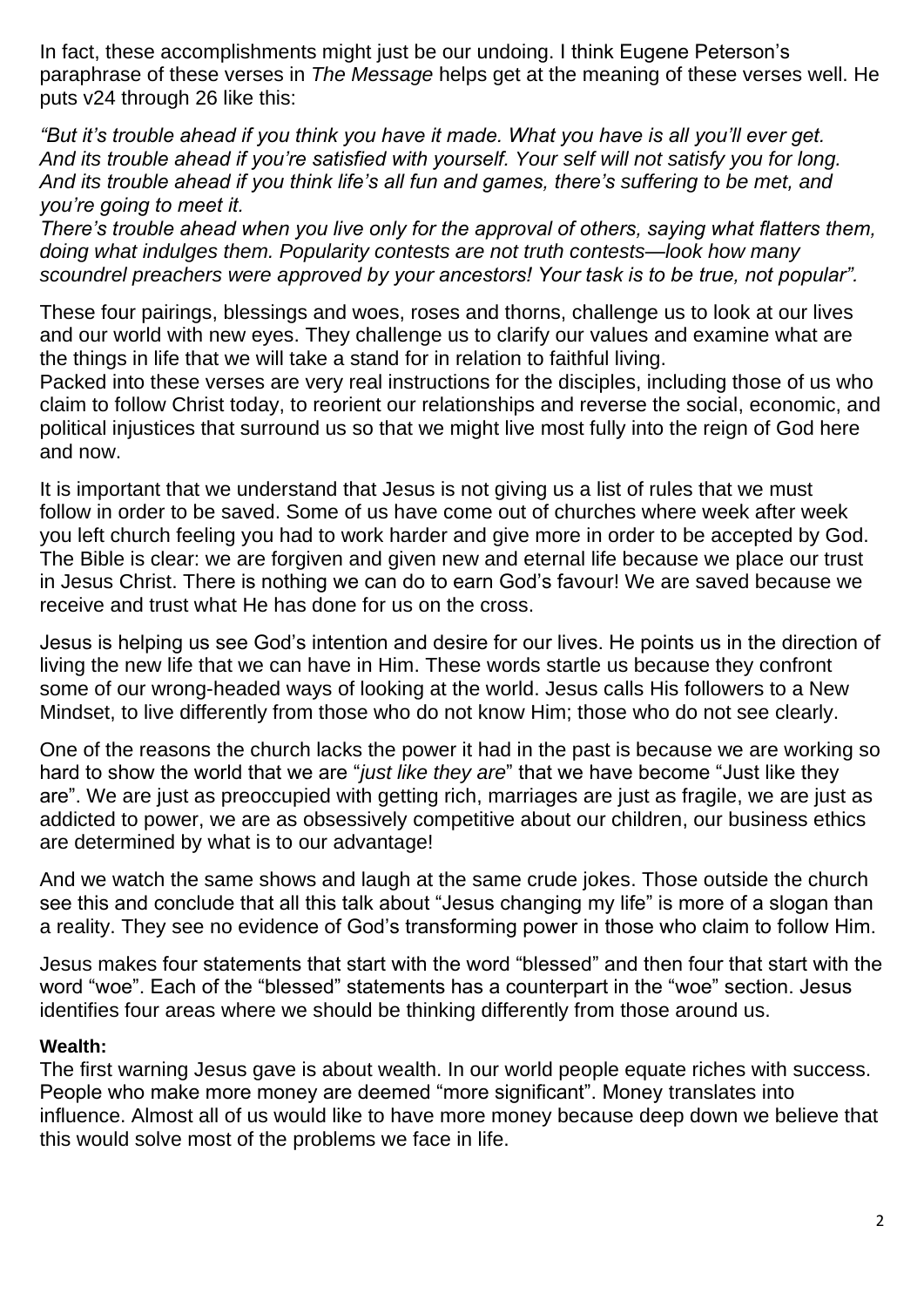The people of Jesus day looked at wealth much as we do. They actually believed that those who had riches we "blessed by God". The poor were therefore not blessed. Imagine the shock of the crowd when Jesus said, *"Blessed are you who are poor, for yours is the kingdom of God."* Jesus follows this with the words, *"But woe to you who are rich, for you have already received your comfort." V24*

Jesus wasn't saying that people who make a lot of money are bad. What Jesus is speaking against is the mindset that is so wrapped up in worldly possessions that we neglect the life to come. Riches tend to attach us to this world. Riches are bad when they become our source of security and the driving force of our life. Wealth is often not a blessing; it is a stumbling block.

### **Comfort:**

Next, Jesus said, "*Blessed are you who hunger now, for you will be satisfied."* Once again, we turn to Matthew and we see the verse clarified, *"Blessed are those who hunger and thirst for righteousness, for they will be filled."*

Jesus is not saying that hunger and famine are good things in and of themselves. We should be working to alleviate all such suffering. However, physically hungry people tend to be focused people. Have you ever searched the cupboards for something to eat? People who are truly hungry are even more focused. Jesus says we need to have that kind of hunger for righteousness (or the things God considers to be important).

Probably the greatest indictment of Western Christianity is our comfortableness in the world. We don't see faith that is characterized by sacrifice, diligence, passion or single-mindedness. Jesus draws attention to the fact that the Christian faith is not about fulfilling certain assignments it is about living in dynamic and intimate relationship with God. The Lord wants us to hunger for a deeper relationship rather than being content with superficial spirituality.

#### **A Good Time Mentality:**

We hear people all the time saying, *"I just want to enjoy my life*". Unfortunately, these are often the people who live for the weekend parties, when they can drink themselves into oblivion and frequently talk about their "great friends". The problem is that it's empty. It is like the veneer on a piece of particle board. It looks good on the outside but what is on the inside is different.

The pursuit of pleasure is like a drug. We always need a little bit more pleasure to help us get our "high". Jesus speaks to the "good time mentality" when he says, "*Blessed are you who weep now, for you will laugh.*" Later he adds, *"Woe to you who laugh now, for you will mourn and weep". V25*

Jesus is not against laughter. In fact, the Bible tells us that laughter is good medicine. Jesus speaks against the superficial and shallow laughter that characterizes the world. As believers our joy should come from our relationship with God. The situation of the world is tragic. People are doing all sorts of foolish and sinful things to "feel good." Sin has caused havoc in life. We should mourn over: disease, injustice that victimizes the weak, child abuse, domestic violence, the drug culture, the increase in divorce, and the loneliness and alienation that so many people experience. And certainly, we should mourn over the many lost people who will go into eternal darkness without Christ.

In the book of Ecclesiastes Solomon tells us that it is better to go to a house of mourning than a house of feasting. The reason is that the house of mourning makes us realize the shortness of life. It causes us to address ultimate issues. It strips away the pretend "happy world" in which so many try to hide. The house of mourning forces us to consider what is really important. It points us to the eternal rather than the temporary.